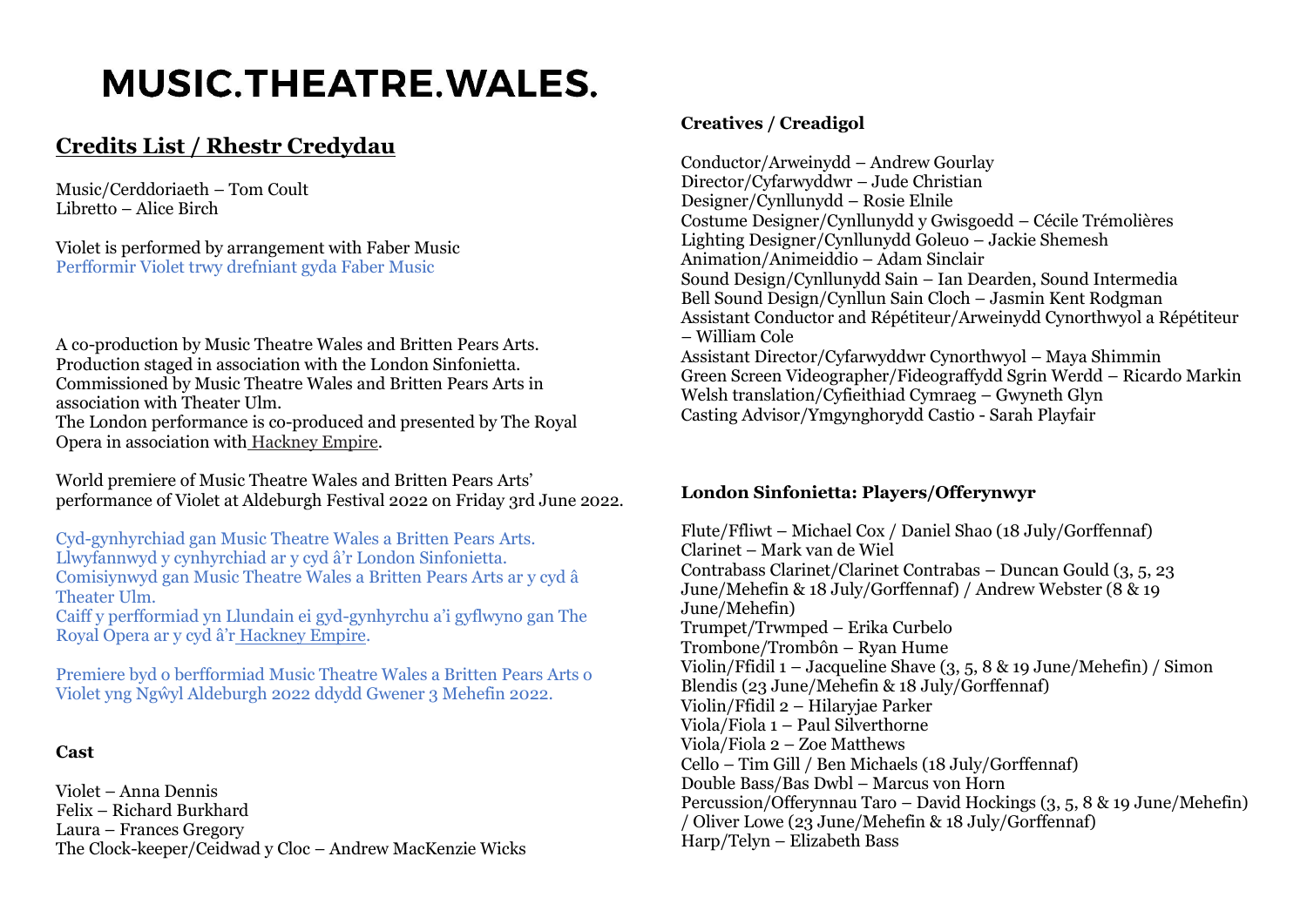# **Production / Cynhyrchu**

Producer of Opera for BPA/Cynhyrchydd Opera ar gyfer BPA – Charlotte Hartley Assistant Producer of Opera for BPA/Cynhyrchydd Cynorthwyol Opera ar gyfer BPA – Sophie Harley Production Manager/Rheolwr Cynhyrchu – Marty Moore Tour Production Manager/Rheolwr Cynhyrchu ar Daith – Andy Sturley Company and Stage Manager/Rheolwr y Cwmni a'r Llwyfan – Bonnie Poole Deputy Stage Manager/Dirprwy Reolwr Llwyfan – Margaret Crosby Assistant Stage Manager/Rheolwr Llwyfan Cynorthwyol – Rebecca Moore Costume Supervisor/Arolygydd y Gwisgoedd – Jennifer Davis Head of Lighting/Pennaeth Goleuo – Barry Abbotts Head of Stage/Pennaeth y Llwyfan – Dugald Watt Head of Sound & Audio Visual/Pennaeth Sain a Chlyweledol – Jack Steadman Set Construction/Adeiladwyr y Set – Ridiculous Solutions Surtitle Operator/Gweithredydd yr Uwchdeitlau – James Lockey

# **Cover Cast / Cast Wrth Gefn**

Violet – Patricia Auchterlonie Felix – Richard Immerglück Laura – Joanna Harries Clock-keeper/Ceidwad y Cloc – Sandeep Gurrapadi

# **Music Theatre Wales: Staff**

Director/Cyfarwyddwr – Michael McCarthy Artistic Associate/Cysylltai Artistig – Elayce Ismail General Manager/Rheolwr Cyffredinol – Caroline Tress Marketing Manager/Rheolwr Marchnata – Sarah Chew Press and PR/Y Wasg a Chysylltiadau Cyhoeddus – Elin Rees Welsh Translation/Cyfieithu i'r Gymraeg – Eleri Huws

#### Music Theatre Wales: The Board/Y Bwrdd Christine Bradwell (Chair/Cadeirydd) Clare Edwards Tony Followell Louis Gray Andrew Kurowski Geraint Lewis Anna Pool Dylan Rees Phillippa Scammel Christian White

Music Theatre Wales is a resident of Chapter Arts Centre, Cardiff. Mae Music Theatre Wales yn breswylydd yng Nghanolfan Gelfyddydau Chapter, Caerdydd.

# **Britten Pears Arts: Staff**

Producer, Opera and Music Theatre/Cynhyrchydd, Opera a Theatr Gerddoriaeth – Charlotte Hartley Assistant Producer, Opera and Residencies/Cynhyrchydd Cynorthwyol, Opera a Phreswyliadau – Sophie Harley Director, Music Programme/Cyfarwyddwr, Rhaglen Gerddoriaeth – Caro Barnfield Chief Executive/Prif Weithredwr – Roger Wright Artist Accommodation Manager/Rheolwr Llety Artistiaid – Anna Matthew Senior Administrator/Uwch-Weinyddwr – Jess Chapman Administrator (Music Programme)/Gweinyddwr (Rhaglen Gerddoriaeth) – Olivia Kersey Manager, Trusts and Foundations/Rheolwr, Ymddiriedolaethau a Sefydliadau – Becky Marley Head of Communications/Pennaeth Cyfathrebu – Shoel Stadlen Digital Producer/Cynhyrchydd Digidol – Patrick Young Marketing Manager/Rheolwr Marchnata – Kate Wilson Marketing Assistant/Cynorthwyydd Marchnata – Luke Elmer-Sampson Website and Digital Content Manager/Rheolwr y Wefan a Chynnwys Digidol – Nancy Waters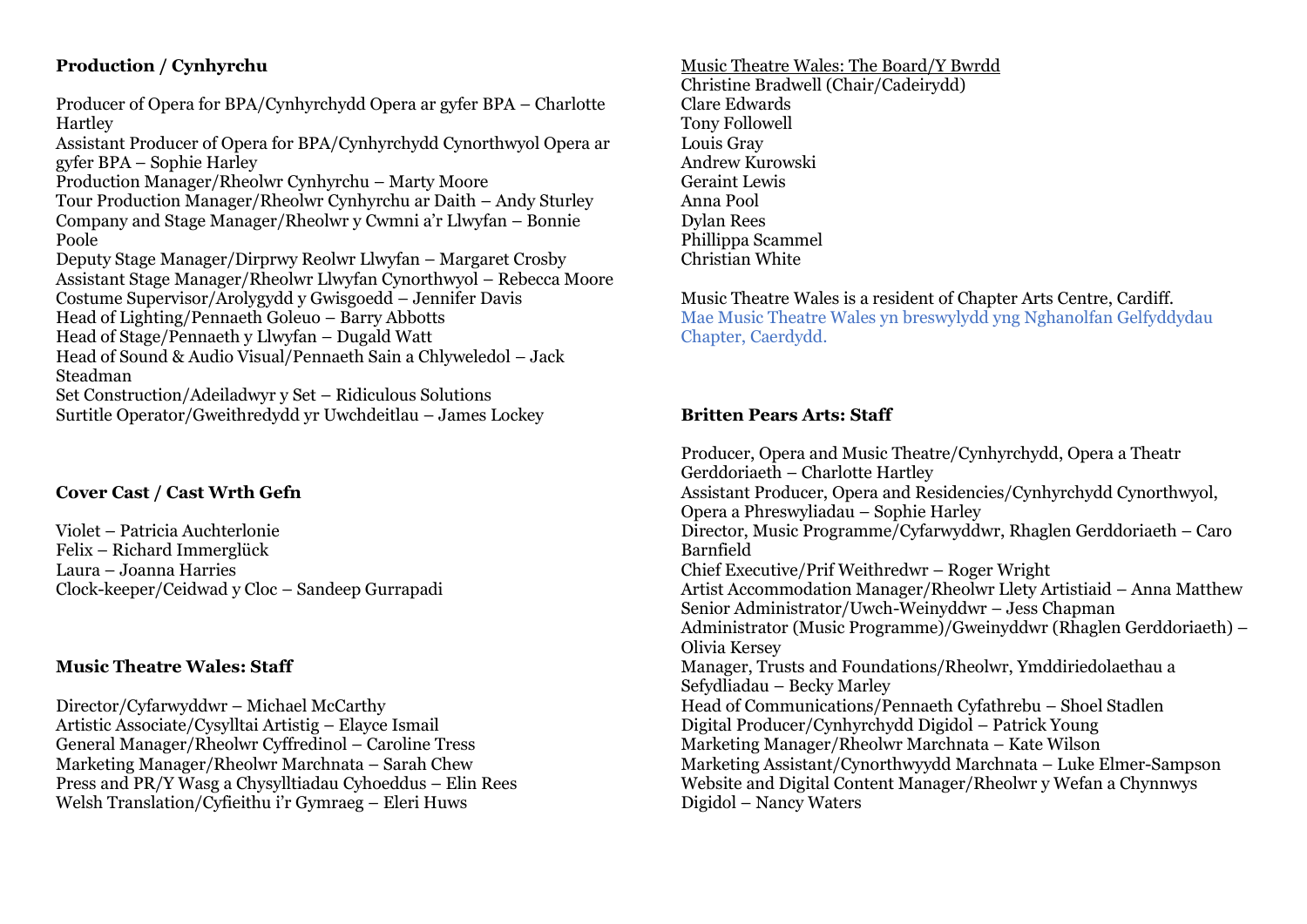Head of Production/Pennaeth Cynhyrchu – Geoff Spain Deputy Production Manager/Dirprwy Reolwr Cynhyrchu – Jason Copping Lighting Technician/Technegydd Goleuo – Fiona Simpson AV Technician/Technegydd Clyweledol – Mel Howes Stage Technician/Technegydd Llwyfan – Tom Pande

# **London Sinfonietta: Staff**

Chief Executive & Artistic Director/Prif Weithredwr a Chyfarwyddwr Artistig – Andrew Burke General Manager/Rheolwr Cyffredinol – Frances Bryant Head of Finance/Pennaeth Cyllid – Elizabeth Davies Financial Assistant/Cynorthwyydd Cyllid – Volker Schirp Head of Concerts & Production/Pennaeth Cyngherddau a Chynhyrchu – Holly Cumming-Wesley Head of Concerts & Production (maternity leave)/Pennaeth Cyngherddau a Chynhyrchu (cyfnod mamolaeth) – Natalie Marchant Events Producer/Cynhyrchydd Digwyddiadau – Madeleine Ridout Head of Participation & Learning/Pennaeth Cyfranogi a Dysgu – Lily Caunt Head of Participation & Learning (maternity leave)/Pennaeth Cyfranogi a Dysgu (cyfnod mamolaeth) – Rhuti Carr Participation & Learning Producer/Cynhyrchydd Cyfranogi a Dysgu – Aoife Allen Marketing Manager/Rheolwr Marchnata – Phoebe Walsh Marketing Officer/Swyddog Marchnata – Isaku Takahashi Development & Events Assistant/Cynorthwyydd Datblygu a Digwyddiadau – Eleanor Killner Digital Productions Manager/Rheolwr Cynyrchiadau Digidol – Adam Flynn London Sinfonietta: Freelance and Consultation Staff/Staff Llawrydd ac Ymgynghorol Concert Manager/Rheolwr Cyngherddau – Hal Hutchison Orchestra Personnel Manager/Rheolwr Personél y Gerddorfa – Lesley Wynne

Lighting Designer/Cynllunydd Goleuo – Tony Simpson

Event Producer/Cynhyrchydd Digwyddiad – Megan Russell PR/Cysylltiadau Cyhoeddus – WildKat

# **With Thanks / Gyda Diolch**

Violet began life at Snape Maltings in 2016 on a Jerwood Opera Writing Fellowship.

We would like to thank Faye Jennett, English Touring Opera, Opera Holland Park, and Katie Newton of Drowsy Bee Flowers.

Daeth Violet i fodolaeth yn Snape Maltings yn 2016 ar Gymrodoriaeth Ysgrifennu Opera Jerwood. Hoffem ddiolch i Faye Jennett, English Touring Opera, Opera Holland Park, a Katie Newton o gwmni Drowsy Bee Flowers.

# **Funding Supporters / Cefnogwyr Cyllidol Music Theatre Wales**

With thanks to the following trusts and individuals for supporting MTW in the creation and tour of Violet:

Gyda diolch i'r ymddiriedolaethau a'r unigolion canlynol am eu cefnogaeth i MTW yn ystod cyfnod creu a theithio Violet:

Boltini Trust Linda Christmas Cockayne Foundation Colwinston Charitable Trust The Countess of Munster Trust Stephen Oliver Award Fidelio Charitable Trust Ernst von Siemens Music Foundation Leche Foundation Peter & Veronica Lofthouse London Community Foundation Marchus Trust Myristica Trust PRS Foundation RVW Trust